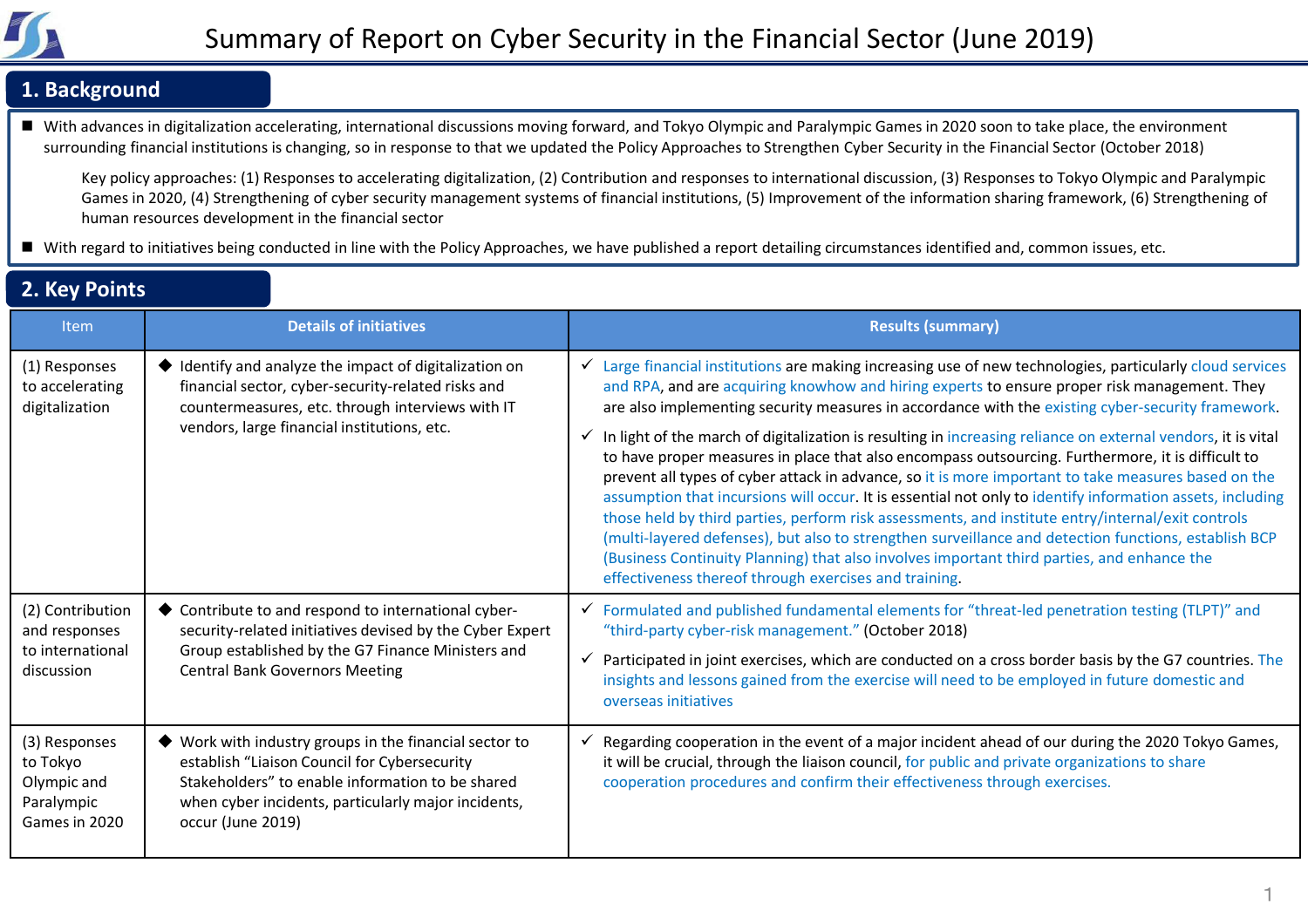

# Summary of Report on Cyber Security in the Financial Sector (June 2019)

| Item                                                                                                  | <b>Details of initiatives</b>                                                                                                                                                                                                                                                                                                                                                                                                                                                                          | <b>Results (summary)</b>                                                                                                                                                                                                                                                                                                                                                                                                                                                                                                                     |
|-------------------------------------------------------------------------------------------------------|--------------------------------------------------------------------------------------------------------------------------------------------------------------------------------------------------------------------------------------------------------------------------------------------------------------------------------------------------------------------------------------------------------------------------------------------------------------------------------------------------------|----------------------------------------------------------------------------------------------------------------------------------------------------------------------------------------------------------------------------------------------------------------------------------------------------------------------------------------------------------------------------------------------------------------------------------------------------------------------------------------------------------------------------------------------|
| (4)<br>Strengthening<br>of cyber<br>security<br>management<br>systems of<br>financial<br>institutions | (1) Cybersecurity countermeasures as usual                                                                                                                                                                                                                                                                                                                                                                                                                                                             | (1) Cybersecurity countermeasures as usual                                                                                                                                                                                                                                                                                                                                                                                                                                                                                                   |
|                                                                                                       | $\triangleright$ Small and medium financial institutions etc.                                                                                                                                                                                                                                                                                                                                                                                                                                          | Small and medium financial institutions<br>$\blacktriangleright$                                                                                                                                                                                                                                                                                                                                                                                                                                                                             |
|                                                                                                       | Regarding regional banks, credit associations/unions,<br>securities companies, etc., perform cybersecurity<br>assessments to ascertain whether fundamental<br>readiness have been established, whether vulnerability<br>scan have been conducted.<br>Demand that credit associations/unions complete risk<br>assessments and contingency plans by March 2019,<br>and confirm the results through questionnaire surveys.<br>Perform risk-based cybersecurity assessments to in<br>view of risk profiles | Regional banks have a been acting independently to beef up measures, with senior executives<br>✓<br>getting involved in the formulation of action plans. However, only a part of them are consciously<br>taking steps such as vulnerability scan. Furthermore, implementation standards for vulnerability scan<br>have not been established, and the need for them has not been fully recognized.                                                                                                                                            |
|                                                                                                       |                                                                                                                                                                                                                                                                                                                                                                                                                                                                                                        | Most credit associations/unions have completed risk assessments and the formulation of<br>$\checkmark$<br>contingency plans. Going forward, it will be important for them to take measures based on the risk<br>assessments. Steps such as vulnerability scan are even less likely to be being performed than at<br>regional banks.                                                                                                                                                                                                          |
|                                                                                                       |                                                                                                                                                                                                                                                                                                                                                                                                                                                                                                        | $\checkmark$ As for securities companies etc., while the number of financial institutions that are making progress<br>with their initiatives is on the rise, there remain many firms that haven't got started or where efforts<br>have stalled.                                                                                                                                                                                                                                                                                              |
|                                                                                                       | $\triangleright$ Large financial institutions                                                                                                                                                                                                                                                                                                                                                                                                                                                          | Large financial institutions<br>➤                                                                                                                                                                                                                                                                                                                                                                                                                                                                                                            |
|                                                                                                       | ◆ With an eye on global trends, engage in regular<br>dialogue with the three mega-banks to confirm that<br>their cyber-security measures are even more<br>sophisticated                                                                                                                                                                                                                                                                                                                                | The three mega-banks have formulated action plans for their own organizations in response to the<br>$\checkmark$<br>latest trends overseas, and are moving forward with stepping up the level of sophistication. And in<br>the face of international developments such as cyber attacks becoming increasingly complex and<br>ingenious, they are expected to further ramp up the sophistication of unified governance structures                                                                                                             |
|                                                                                                       | ♦ As for other large financial institutions (securities<br>companies, insurance companies, and Japan Post Bank),<br>perform a comparative analysis within the sector and<br>with other types of business to raise their capabilities<br>to the next level                                                                                                                                                                                                                                              | for their corporate groups and global operations.<br>Large financial institutions are working continuously to step up their cyber-security readiness based<br>✓<br>on risk assessments. Nevertheless, there is still scope for them to improve unified management<br>structures for their corporate groups and global operations, so it is expected that they will make<br>improvements and increase sophistication on an ongoing basis.                                                                                                     |
|                                                                                                       |                                                                                                                                                                                                                                                                                                                                                                                                                                                                                                        | (2) Incident response                                                                                                                                                                                                                                                                                                                                                                                                                                                                                                                        |
|                                                                                                       | (2) Incident response                                                                                                                                                                                                                                                                                                                                                                                                                                                                                  | Small and medium financial institutions<br>➤                                                                                                                                                                                                                                                                                                                                                                                                                                                                                                 |
|                                                                                                       | $\triangleright$ Small and medium financial institutions etc.<br>♦ Strengthen cyber-security measures by adding new<br>types of business operator such as FX brokers and<br>crypto-asset (virtual currency) exchange service<br>providers to the list of participants in FSA exercises<br>(DeltaWall III) (October 2018)                                                                                                                                                                               | Most financial institutions have revamped their contingency plans and taken steps to improve<br>✓<br>information sharing both internally and externally, and have improved their readiness by conducting<br>exercises. However, issues remain so that their cooperation with third parties and their<br>communication with customers when responding to incidents is inadequate, and that they have not<br>acquired the expert personnel they need to tackle incidents. So they need to bolster their capability<br>to respond to incidents. |
|                                                                                                       |                                                                                                                                                                                                                                                                                                                                                                                                                                                                                                        | Large financial institutions<br>➤                                                                                                                                                                                                                                                                                                                                                                                                                                                                                                            |
|                                                                                                       | $\triangleright$ Large financial institutions<br>♦ Participate in international joint exercises and promote<br>the use of sophisticated assessment techniques such as<br><b>TLPT</b>                                                                                                                                                                                                                                                                                                                   | Through participation in joint exercises, the ability of the nation's financial system as a whole to<br>$\checkmark$<br>respond to large incidents has been improved. However, the depth of TLPT needs to be further<br>increased, such as through the application of "threat intelligence."                                                                                                                                                                                                                                                 |